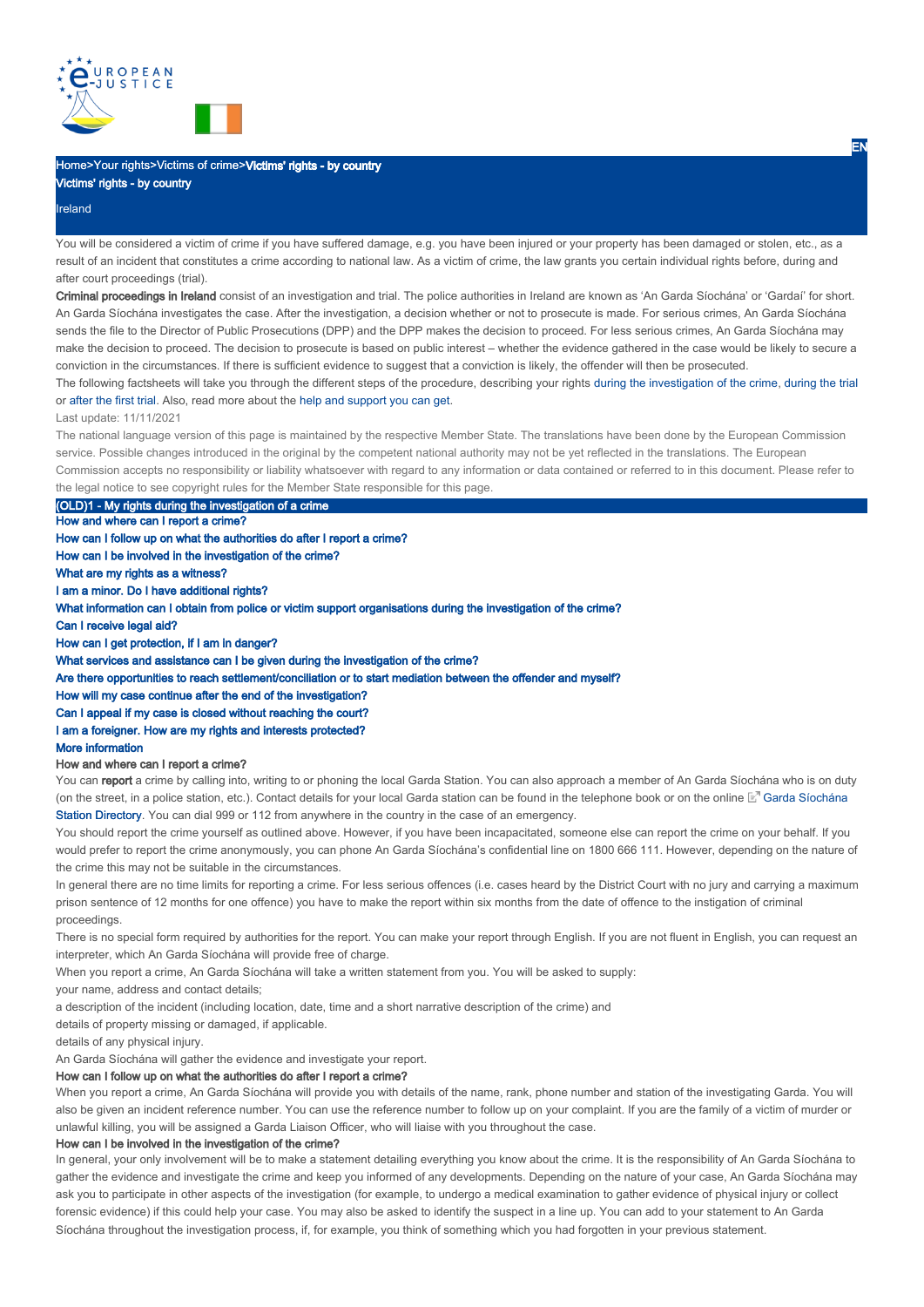It is important to remember that your role as a victim in Irish criminal proceedings is very limited. You do not have a special legal status as complainant in criminal proceedings. You may be called as a witness in proceedings. This means that, during the investigation stage and trial stage, your involvement in proceedings is fairly limited. If you are called as a witness, you need to appear at the trial.

If you do not speak fluent English, An Garda Síochána will provide you with an interpreter free of charge. You are not entitled to written translation of case documentation (no case documentation, apart from your statement, will be released to you).

If you are unhappy with the treatment you receive you can make a complaint about the conduct of An Garda Síochána at your local Garda station or by contacting the Garda Síochána Ombudsman Commission or Garda Ombudsman, for short. See L<sup>en</sup> Garda Ombudsman.

If you are a witness for the prosecution in a criminal trial, you should tell the investigating Garda dealing with the case what your expenses are and provide receipts where possible. For example, you may miss out on wages for the days that you are in court and you may incur travel and subsistence expenses to get to court. The Garda will then ensure that an application is made to the judge to have witness expenses paid. It is a matter for the judge to decide whether or not to make an order to reimburse witness expenses.

#### What are my rights as a witness?

An Garda Síochána may call you for an interview as a witness. In this case you may have to go to a Garda Station and make a statement outlining everything you know about the case.

In limited cases involving intimidation of a witness, the court may allow a witness to give evidence by way of sworn deposition or video evidence if the witness cannot attend court through fear of intimidation. An adult (age 18 and over) can only give evidence by video-link if the court allows you to. The Witness Protection Programme is also available to you in circumstances where there is a serious threat to your safety. Under this programme, you as a witness and your family are provided with new identities, immunity from prosecution and the means to establish a new life in another jurisdiction. It is an offence to attempt to discover or reveal the identity of a relocated witness.

You can find more information in the booklet ⊠" Going to Court as a Witness which is available in English, Irish and other languages.

# I am a minor. Do I have additional rights?

If you are a minor, you will be interviewed by a specially trained member of An Garda Síochána in a special interview suite.

If you are a witness under the age of 18 you may be able to give evidence via video-link or you may be questioned through an intermediary.

#### What information can I obtain from police or victim support organisations during the investigation of the crime?

When you report a crime, An Garda Síochána will provide you with details of the name, rank, telephone number and station of the investigating police officer. Following your report, An Garda Síochána issues a letter to you, which contains the number of the ⊠" Crime Victims Helpline and a list of victim support agencies which can provide you with counselling, support and information. Most of these agencies offer their services free of charge.

An Garda Síochána will explain the investigation process to you and will endeavour to keep you up-to-date with any progress in your case, including whether an offender is charged or cautioned and tell you whether the offender is in custody or on bail and the conditions attached to it. Official communications are usually made by letter. You can request access to your own statement but no other documents will be released to you.

#### Can I receive legal aid?

An Garda Síochána will work with statutory and voluntary agencies to ensure that you and your family receive appropriate physical, psychological and emotional support and advice. Generally speaking, you are not entitled to any medical, legal or psychological assistance free of charge. However, you may be entitled to State funded civil legal aid in certain circumstances and you should contact the M™ Legal Aid Board for a list of local law centres. The Legal Aid Board provides legal advice and representation to persons primarily in civil matters, including to persons who are victims of domestic violence. If, however, in a criminal matter, the defence seeks to introduce the prior sexual history of the victim in the course of a criminal trial the Legal Aid Board will provide legal representation free of charge to victims of rape. The Legal Aid Board also provides legal advice free of charge to complainants in respect of rape and other forms of sexual assault.

#### How can I get protection, if I am in danger?

If you are concerned about your safety and welfare at home, you can apply to the District Court for the issue of one of a number of orders to protect you. For example, a barring order can be issued to protect you in your own home. You can attend at the local District Court to apply for such an order or speak to a member of An Garda Síochána in such circumstances. You can also obtain advice from the ⊠" Legal Aid Board.

Also, the Witness Protection Programme as detailed above under "your rights as a witness" protects witnesses who may be in danger.

It is open to the court to direct that the accused stay away from the victim or stay away from a certain place. Again, a member of An Garda Síochána can assist you in this regard.

In situations of domestic violence, refuge may be available from certain voluntary organisation (see Mettps://www.justice.ie/en/JELR/Pages/Cosc) What services and assistance can I be given during the investigation of the crime?

You can access victim support. When you report a crime, An Garda Síochána will provide you with information about victim support services. Victim support agencies offer counselling, support and information, often free of charge, to victims of crime. You can also phone the confidential Crime Victims Helpline for information and support on Freephone 116006 or call-save 1850 211 407 (office hours are Monday 10.00 a.m. to 7.30 p.m., Tuesday to Friday 10.00 a.m. to 5.00 p.m. and Saturday 2.00 p.m. to 4.00 p.m.).

You can access victim support services, which are provided by voluntary agencies, usually free of charge. These agencies provide information, support and counselling. The L<sup>er</sup> Irish Tourist Assistance Service provides free assistance to tourists who have become victims of crime. They provide emotional support, translation services, embassy details and can arrange accommodation/ transport and address medical needs. They do not provide financial assistance or insurance/ legal advice

If applicable to you, the following may also assist you:

If you have an intellectual disability, you will be interviewed by a specially trained police officer in a special interview suite. If you have a physical or mental disability An Garda Síochána will endeavour to provide for any of your special needs or requirements;

If you are a member of the Gay, Lesbian, Bisexual or Transgender Community and are the victim of a homophobic attack, An Garda Síochána can refer to you a specially trained member of An Garda Síochána who can deal with your report;

If you are a victim of a racist incident, An Garda Síochána will inform you of the designated Ethnic Liaison Officer in your area. You will be interviewed by a specially trained member of An Garda Síochána, who can deal with your report.

If you have been the victim of a sexual offence, you will be interviewed by a specially trained police officer. Where possible, the services of a police officer and doctor of the same gender as you will be made available to you. An Garda Síochána have a specialist investigation unit in Dublin (Domestic Violence and Sexual Assault Investigation Unit) and a special, fully equipped interview suite in  $\mathbb{E}^n$  S $\mathbb{E}^n$  tore Street Garda Station, Dublin;

If you are elderly, An Garda Síochána will take all possible steps to protect you and will advise you about home security and staying safe.

If you are a family member of a victim of murder or an unlawful killing, a specially trained Garda Liaison Officer will be assigned to you throughout the case.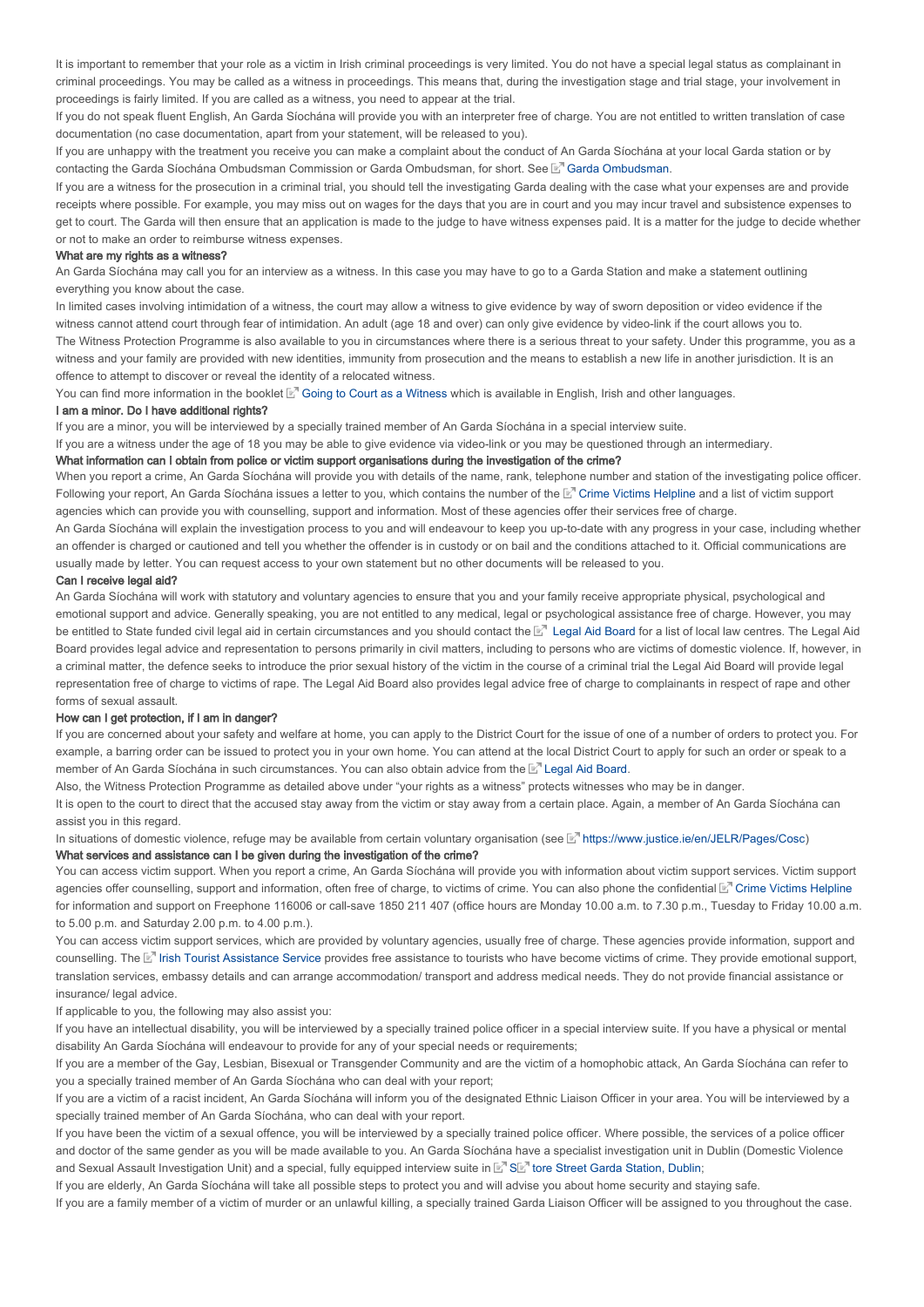You can receive medical or psychological assistance but you may be asked to pay for it unless you have valid health insurance. However, citizens of the 27 EU Member States, Iceland, Liechtenstein, Norway and Switzerland can benefit from the L<sup>er</sup> European Health Insurance Card. You can call the emergency units of hospitals at the European emergency number 112.

#### Are there opportunities to reach settlement/conciliation or to start mediation between the offender and myself?

Generally, there is no such provision in Irish law. However, if the crime you are a victim of is committed by a first-time offender who is under the age of 18 and the offender accepts responsibility for the offence, there are two alternative processes to the criminal justice system in which you can take part and are given an active role in a dispute:

An Garda Síochána can administer a process to caution the child rather than take him or her to court. The child may be placed under the supervision of a Juvenile Liaison Officer for a period of time. You may be invited to be present during a formal caution and your views will be taken into account. Another process known as the Family Mediation Conference brings you and the young person together in a safe environment via a trained facilitator. Its purpose is to enable the young person to repair the harm caused by their offence. The procedure can be attended by you, the young person, your and his /her supporters (community representatives, family members, friends or relatives nominated by you or young person, and members of the community). If you would prefer not to attend, the facilitator can represent your views during the conference. During this process, an action plan for reparation will be agreed which may include an apology to you, financial or other reparation to you, or initiatives within the child's family and community that might help to prevent reoffending. The court directs that this take place, often on the recommendation of the Probation Services. If the offender fulfils the conditions of the programme, the case may be closed.

For adult offenders who have accepted responsibility for the offence, the Probation Service may organise a meeting whose purpose is to enable the offender to repair the harm caused by their offence, but only in appropriate cases. There are at present two pilot mediation services in Nenagh, County Tipperary and Tallaght, County Dublin. It is envisaged that these will be extended to other areas in due course. You can attend with your supporter, the offender and his/her supporter, and members of the community. During the proceedings, an action plan for reparation will be agreed. The action plan may include an apology to you, financial or other reparation to you, or initiatives within the community that might help to prevent re-offending. The court directs that this take place, often on the recommendation of the Probation Services. If the judge is satisfied that the offender has fulfilled the conditions of the programme, the case may be closed.

#### How will my case continue after the end of the investigation?

After the investigation a decision whether or not to prosecute is made. In less serious crimes, An Garda Síochána may make the decision in the name of the Director of Public Prosecutions (DPP). In serious crimes An Garda Síochána will send the case file to the Office of the DPP, who will consider the evidence and decide whether or not to prosecute the case. The DPP will take your views into account when making a decision whether to prosecute but will place the 'public interest' above your interests. You will have little or no contact with the prosecution team during this stage of proceedings and cannot discuss the case with them. It is always open to a victim however to correspond with the DPP. E<sup>7</sup> See Guide for Victims and Witnesses

An Garda Síochána will keep you informed, usually in writing, about any developments in the case, including about the outcome of proceedings. When the DPP makes a decision not to prosecute, the reason is communicated only for the following offences: murder, manslaughter, infanticide, workplace fatalities, and fatal road traffic accidents occurring after 22 October, 2008. For more information you can read the booklet MThe Role of the DPP, available in English, Irish and other languages.

If you withdraw your report the DPP may either close the case or pursue it without your co-operation.

### Can I appeal if my case is closed without reaching the court?

Generally, the decision of the Director of Public Prosecutions is final. However, if it is decided that the case should be closed, you can submit a written request to the Director of Public Prosecutions for a review of the decision. A member of your family can also request a review. See booklet the E' Role of the DPP. If there is evidence to suggest that the decision was capricious, the decision can be reviewed by the courts. Alternatively, you may be able to initiate a DPP private prosecution but only in very limited circumstances.

#### I am a foreigner. How are my rights and interests protected?

If you are a foreigner and you have suffered from a crime in Ireland you have all the rights described above.

An Garda Síochána will provide you with an interpreter free of charge throughout the proceedings.

If you are a tourist in Ireland, you can get free assistance provided by the (non-statutory) [E" Irish Tourist Assistance Service to tourists who have become victims of crime. They will provide you with emotional support, translation services, and embassy details and can arrange accommodation/ transport and address medical needs. They, however, do not provide financial assistance or insurance/ legal advice.

If you are a victim of a racist incident, An Garda Síochána will inform you of the designated Garda Ethnic Liaison Officer in your area. You will be interviewed by a specially trained member of An Garda Síochána, who will deal with your report.

### More information

Victims Charter 2010 – in  $E<sup>n</sup>$  English, Irish and six other languages.

- The Petty Sessions (Ireland) Act 1851 in  $E^{\mathsf{T}}$  English
- Criminal Justice Act 1951 in  $\mathbb{E}^n$  English

Statute of Limitations (Amendment) Act, 2000 – in E<sup>n</sup> English

An Garda Síochána Act, 2005 – in E<sup>n</sup> English

Criminal Justice (Administration) Act 1924 – in  $\mathbb{E}^n$  English

Constitution of Ireland (Bunreacht na hÉireann) – in  $\mathbb{E}^n$  English

Prosecution of Offences Act, 1974 – in  $E^T$  English

Criminal Justice Act, 1999 – in **F**<sup>1</sup> English

Domestic Violence Act, 1996 – in E<sup>n</sup> English

Criminal Justice Act, 1999 – in E<sup>n</sup> English

Criminal Justice (Amendment) Act 2009 – in E<sup>n</sup> English

Children Act, 2001 – in  $\mathbb{E}^n$  English

Criminal Evidence Act, 1992 - in **E**<sup>1</sup> English

Criminal Law (Human Trafficking) Act, 2008- in E<sup>n</sup> English

Last update: 11/11/2021

The national language version of this page is maintained by the respective Member State. The translations have been done by the European Commission service. Possible changes introduced in the original by the competent national authority may not be yet reflected in the translations. The European Commission accepts no responsibility or liability whatsoever with regard to any information or data contained or referred to in this document. Please refer to the legal notice to see copyright rules for the Member State responsible for this page.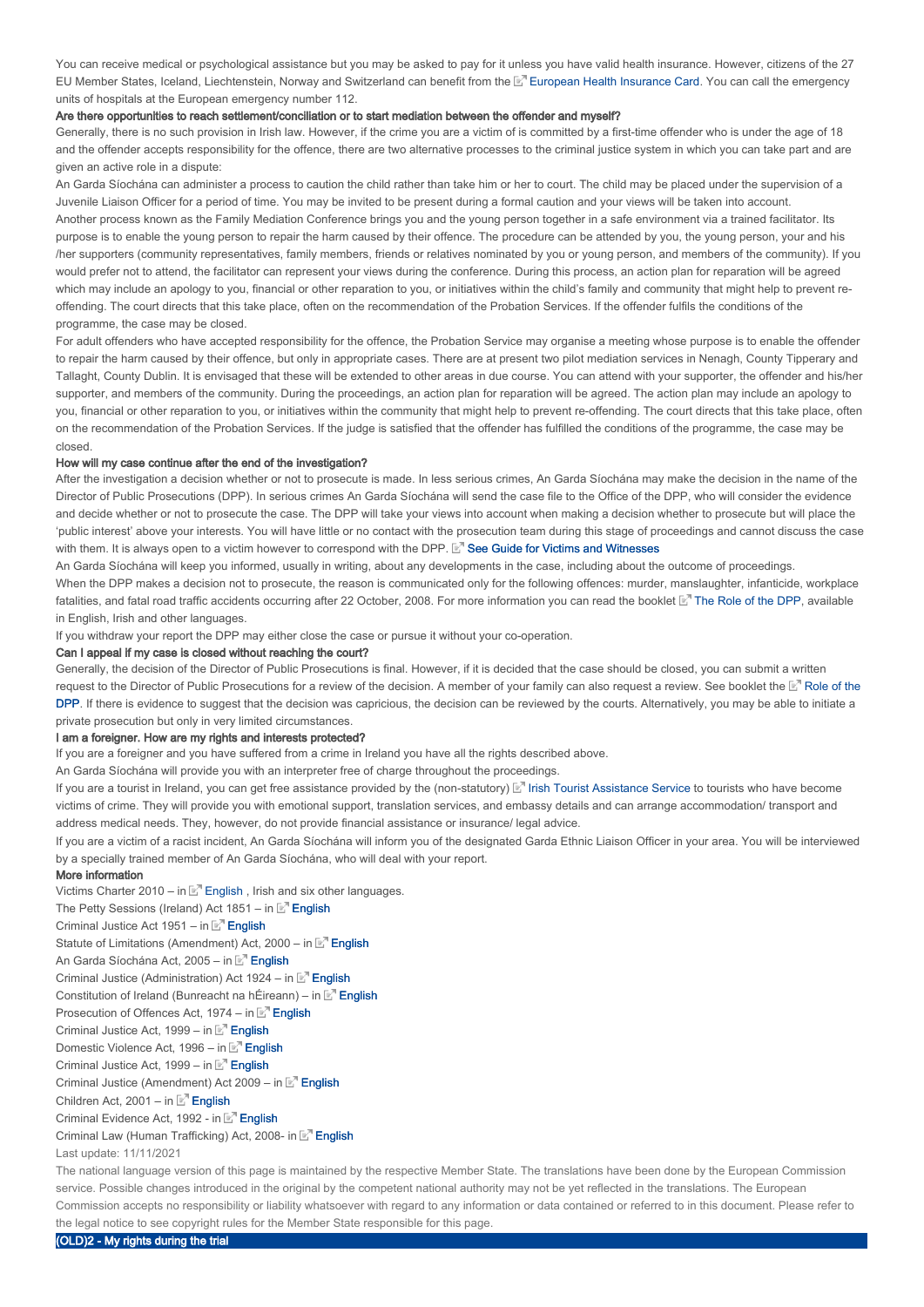### I am a foreigner. How are my rights and interests protected?

#### More information

#### How can I be involved in the trial?

The prosecution lawyer will answer your questions about the trial process but will not discuss the case or your evidence with you. If you would like to familiarise yourself with the court in advance of your appearance, you can ask the Court Service to arrange a visit for you. The L<sup>o</sup> Office of the Director of Public Prosecutions has produced an information booklet M' Attending Court as a Witness. M' The Court Service of Ireland has produced a guide for young witnesses Going to court available as a  $\square'$  booklet and  $\square'$  DVD.

You may be called as a witness to give evidence in court. In this case, you will receive a witness summons from An Garda Síochána, which will tell you the time, date and place of the court hearing. If called as a witness, you need to attend.

Generally, you can be present at the trial proceedings. Sometimes, particularly in cases involving serious offences, if you are a witness you may be precluded from attending the court hearing until called to give evidence. If you are not appearing as a witness, you may still be able to attend the court hearing unless it is held in private for a particular reason. In general, justice in Ireland is administered in public but there are some exceptions. For example, all family law matters are held in private. If you are the victim of rape, you have the right to be accompanied to court by a supporter.

When sentencing the offender, the court may take into account the impact of the crime on you. The judge may ask for a victim impact report to be prepared. This is a statement outlining the affect that the crime has had on your life. If you have been a victim of a violent or sexual offence or any offence under the Non-Fatal Offences Against the Person Act 1997, the court must take into account the impact of the crime on you. In addition in such cases, you have the right, upon application, to present a victim impact statement to the court on the impact of the crime. This takes places after the offender has been found guilty. The judge may ask the ™ Probation Service to prepare a victim impact report to assist with determining the most appropriate sentence for the offender. The Probation Service will also take your needs into account when preparing a pre-sentence report on the offender and in making recommendations for sentencing options.

An Garda Síochána will inform you about your entitlement to court expenses and will keep you informed of the final outcome of the trial.

### What are my rights as a witness?

If you have been called as a witness you have to give testimony at trial. In **E**<sup>r</sup> limited circumstances, it is possible to refuse to testify:

If you are the spouse of the offender, you cannot be compelled to give evidence for the prosecution except in the following cases:

The offence in question is of violence or the threat of violence to you, your child or the accused's child, or a person under 17 (includes an adopted child) The offence is a sexual offence in relation to your child, the accused's child or a person under 17 (includes an adopted child)

The offence consists of attempting or conspiring to commit or of aiding, abetting, counselling, procuring or inciting commission of either of the above two offences

If you are co-offender of the crime

The above exemptions also apply to former spouses in respect of offences that occurred during the marriage.

If you are a member of diplomatic staff.

As a witness, you may also be cross-examined (cross-examination means when the defence can ask you questions about your statement and evidence) by the defence. The representative of the prosecution (or a senior police officer in less serious cases) will present the evidence and examine you, while the defence may cross-examine you. A statement, under oath in court, is usually known as "sworn evidence". It is not read back to a witness, but examination or cross-examination may ensue from that sworn evidence.

All trials must take place in public (except in certain circumstances such as family law matters) and you as a witness will give evidence in open court and cannot remain anonymous. If you are the victim of rape or certain sexual offences however, the public will be excluded from your court hearing and your anonymity will be protected. The public is excluded from incest hearings and your anonymity will be protected.

If you are called to give evidence at the trial the LaT Courts Service of Ireland can provide support and information (but not legal advice) to you If you are a young witness, you can also consult the guide for young witnesses "Going to Court" which is available as a  $\mathbb E$ " booklet and  $\mathbb E$ " DVD, from the . Courts Service of Ireland

#### I am a minor. Do I have additional rights?

If you are under 14 years old or you have an intellectual disability, you will not be required to swear an oath before giving your evidence at trial. If you are under 18, you may be permitted to give evidence via video link or you may also be allowed to give evidence through an intermediary. If you are a young witness, you can also consult the guide for young witnesses "Going to Court" which is available as a  $\mathbb E^r$  booklet and  $\mathbb E^r$  DVD, from the

#### . Courts Service of Ireland

### Can I receive legal aid?

Victims are not usually permitted separate legal representation with one exception outlined in the next paragraph.

Separate legal representation is available to you if you are a complainant in the prosecution of a person for rape and the defence wants to introduce evidence relating to your prior sexual history. Under this provision, you will not have to make a financial contribution to the cost. In this case the Legal Aid Board will provide a lawyer to represent you free of charge. You may at any stage consult your own lawyer, known as a solicitor, at your own expense. Contact details for solicitors may be obtained from the  $\mathbb{E}^n$  Law Society.

There are a number of voluntary agencies, which provide court accompaniment and other victim support services, usually free of charge.

#### How can I get protection, if I am in danger?

It is open to the court to direct that the accused stay away from the victim or stay away from a certain place. A member of An Garda Síochána can assist you in this regard.

Also, the Witness Protection Programme protects witnesses who may be in danger.

In situations of domestic violence, refuge may be available from certain voluntary organisation (see [x] https://www.justice.ie/en/JELR/Pages/Cosc)

### How can I claim damages from the offender or receive compensation from the State?

You can claim damages from the offender if you are a victim of crime or a dependant of a victim of crime who has died as a result of the crime.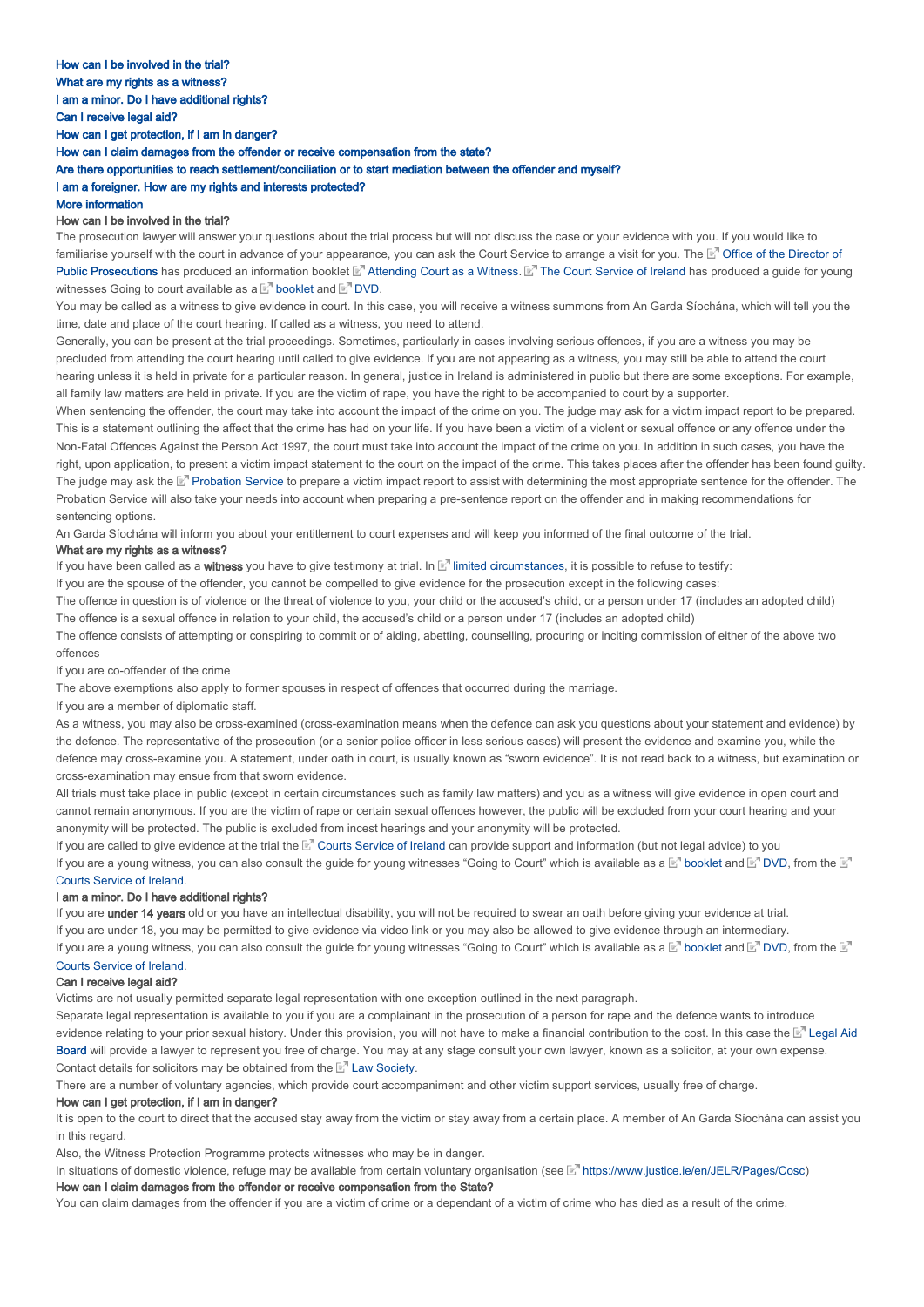The court can order the offender to pay compensation in respect of any personal injury or loss resulting from the offence (or any other offence that is taken into consideration by the court in determining sentence) to you if you have suffered such injury or loss. For example, this is quite common with regard to property damage. A compensation order is made only after the offender is convicted and it is treated as a sentence or a condition of a sentence The judge decides whether a compensation order will be made and for how much. You will not be consulted regarding the amount. The offender's means are taken into account when determining the amount. There is no upper ceiling set on the amount that can be awarded under a compensation order in the High Court. However, the maximum amount that can be awarded is €6,348.69 in the District Court and €38,092.14 in the Circuit Court.. The amount cannot exceed what you would receive in a civil action. The  $\mathbb{E}^n$  Probation Service may be asked to oversee payment.

If you are a victim of a violent crime (or a dependant of a victim), if you were injured as a result of trying to prevent the commission of a crime, prevent the escape of someone in custody, save a life, or assist a police officer, you might be also entitled to **compensation from the State** and may apply to the  $\mathbb{E}^n$ Criminal Injuries Compensation Tribunal administrating the Scheme of Compensation for Personal Injuries Criminally Inflicted. Please consult the factsheet on compensation to victims of crime in Ireland (available in La English and other languages) on the European Judicial Network website.

#### Are there opportunities to reach settlement/conciliation or to start mediation between the offender and myself?

Generally, there is no such provision in Irish law. However, if the crime you are a victim of is committed by a first-time offender who is under the age of 18 and the offender accepts responsibility for the offence, there are two alternative processes to the criminal justice system in which you can take part and are given an active role in a dispute:

An Garda Síochána can administer a process to caution the child rather than take him or her to court. The child may be placed under the supervision of a Juvenile Liaison Officer for a period of time. You may be invited to be present during a formal caution and your views will be taken into account. Another process known as the Family Mediation Conference brings you and the young person together in a safe environment via a trained facilitator. Its purpose is to enable the young person to repair the harm caused by their offence. The procedure can be attended by you, the young person, your and his /her supporters (community representatives, family members, friends or relatives nominated by you or young person, and members of the community). If you would prefer not to attend, the facilitator can represent your views during the conference. During this process, an action plan for reparation will be agreed which may include an apology to you, financial or other reparation to you, or initiatives within the child's family and community that might help to prevent reoffending. The court directs that this take place, often on the recommendation of the Probation Service. If the offender fulfils the conditions of the programme, the case may be closed.

For adult offenders who have accepted responsibility for the offence, the Probation Service may organise a meeting whose purpose is to enable the offender to repair the harm caused by their offence, but only in appropriate cases. There are at present two pilot mediation services in Nenagh, County Tipperary and Tallaght, County Dublin. It is envisaged that these will be extended to other areas in due course. You can attend with your supporter, the offender and his/her supporter, and members of the community. During the proceedings, an action plan for reparation will be agreed. The action plan may include an apology to you, financial or other reparation to you, or initiatives within the community that might help to prevent re-offending. The court directs that this take place, often on the recommendation of the Probation Services. If the judge is satisfied that the offender has fulfilled the conditions of the programme, the case may be closed.

#### I am a foreigner. How are my rights and interests protected?

If you are a foreigner and you have suffered from a crime in Ireland you have all the rights described above.

If you are a witness who is living abroad you may have the right to give evidence via video link or telephone link.

#### More information

Criminal Justice Act 1993 – in E<sup>n</sup> English Criminal Justice (Amendment) Act 2009 – in English Constitution of Ireland (Bunreacht na hÉireann) – in **E**<sup>n</sup> English Criminal Law (Rape) Act, 1981 – in E<sup>n</sup> English The Criminal Law (Incest Proceedings) Act, 1995 – in E<sup>n</sup> English Children Act, 1997 – in E<sup>n</sup> English Criminal Evidence Act, 1992 – in E<sup>n</sup> English Criminal Justice Act, 1999 – in E<sup>n</sup> English Sex Offenders Act, 2001 – in E<sup>n</sup> English Probation of Offenders Act, 1907 – in E<sup>n</sup> English Criminal Damage Act, 1991 – in **E**<sup>n</sup> English Criminal Law (Human Trafficking) Act, 2008- in E<sup>n</sup> English Last update: 11/11/2021

The national language version of this page is maintained by the respective Member State. The translations have been done by the European Commission service. Possible changes introduced in the original by the competent national authority may not be yet reflected in the translations. The European Commission accepts no responsibility or liability whatsoever with regard to any information or data contained or referred to in this document. Please refer to the legal notice to see copyright rules for the Member State responsible for this page.

# (OLD)3 - My rights after the (first) trial

### Can I appeal against a sentence or if the defendant is declared not guilty?

Is further appeal possible?

# What rights do I have after the court sentence enters into force?

# More information

### Can I appeal against a sentence or if the defendant is declared not guilty?

A victim of crime cannot appeal the sentence, however, in the case of trials of serious crimes heard in the circuit, central criminal or special criminal courts, a victim of crime or a family member of a victim of crime who is unhappy with the sentence may make a written request to the Director of Public Prosecutions (DPP) to appeal the sentence. However, the decision to appeal the sentence is for the DPP to make. The DPP has the right to appeal where she/he considers the sentence to be excessively lenient. These provisions only apply to trials of serious crimes. The DPP must request a review within 28 days of the sentence being handed down but can apply for an extension of up to 56 days in certain circumstances.

#### Is further appeal possible?

Normally only one appeal is allowed. However, a further appeal may occur on a point of law. Again the decision is made by the DPP.

#### What rights do I have after the court sentence enters into force?

If you are the victim of a serious sexual or violent offence, you can ask the Irish Prison Service to notify you prior to the release of the offender. Sex offenders released from prison after September 2001 must also notify An Garda Síochána of their home address and any subsequent changes of address.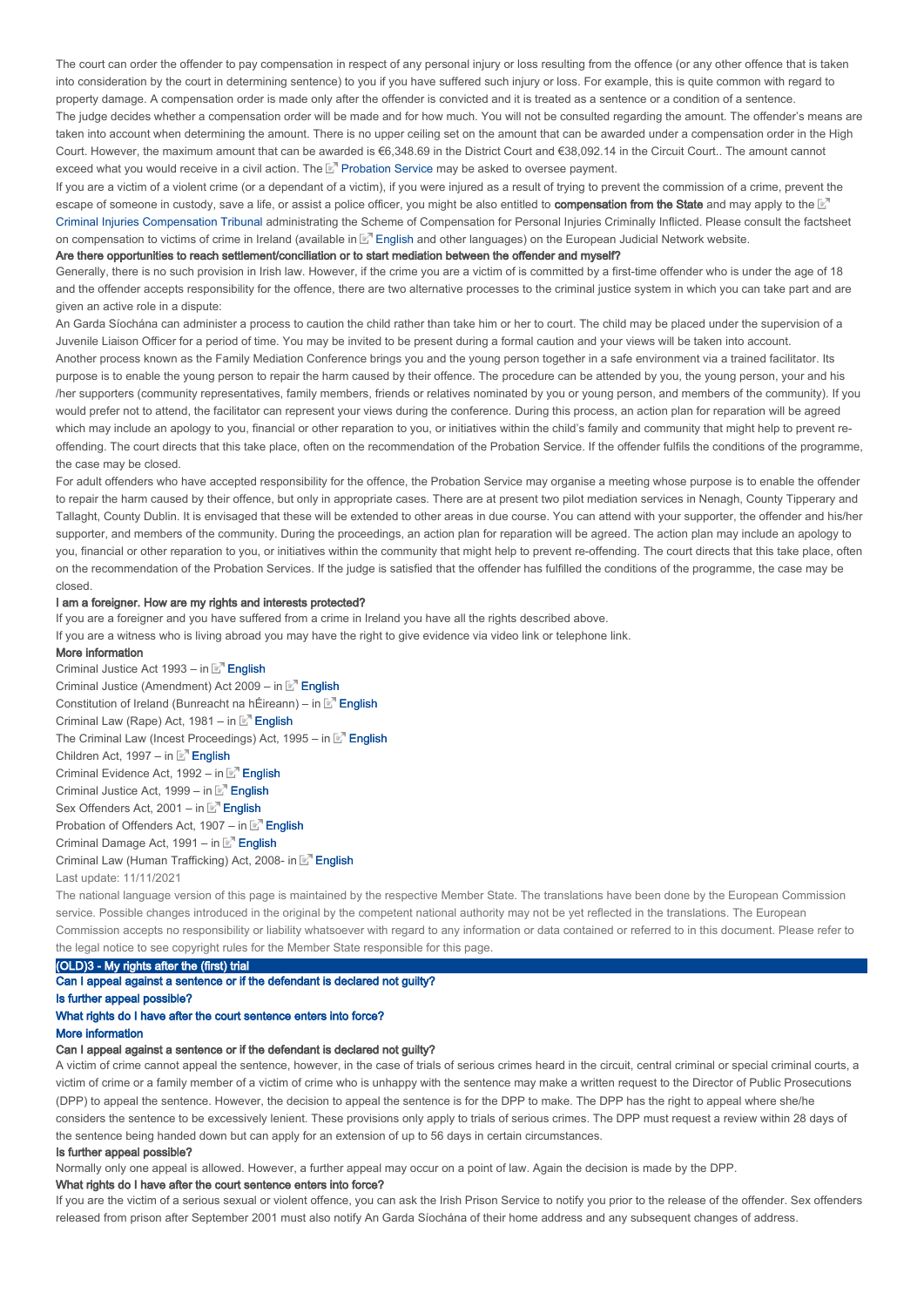You can also contact the Prison Service's Victim Liaison Officer (see ⊠" Victim Liaison Service) to obtain information about the prison and parole system, make a complaint, or request notification about significant developments in the offender's sentence management, such as release date.

The La™ Prison Service will ensure that, if they are considering allowing the offender out on temporary release, any potential risk to you and the content of your victim impact statement (with your permission) will be taken fully into account.

The Parole Board of the Irish Prison Service advises the Minister for Justice and Law Reform in relation to the administration of long-term prison sentences. Prisoners who are serving determinate sentences of eight years or more but less than 14 years can have their cases reviewed by the Parole Board at the half of sentence stage and prisoners who are serving sentences of 14 years or more, including life sentences, will have their cases reviewed after seven years in custody. The L' Parole Board will take into account information concerning you and your family when making a recommendation for release of the offender. You can submit a request to the Parole Board that your views be considered in relation to sentence management decisions (e.g. regarding temporary release and parole). If you would like to make a submission, you must inform the Prison Victim Liaison Officer.

You have no access to any data or documents at this stage but you will be informed of the outcome of the parole or temporary release hearing.

#### More information

Criminal Justice Act, 1993 – in E<sup>n</sup> English Victims Charter, 2010 – in  $E^{\text{T}}$  English Sex Offenders Act, 2001 – in E<sup>n</sup> English

(OLD)4 - Help and support for victims of crime

#### Last update: 11/11/2021

The national language version of this page is maintained by the respective Member State. The translations have been done by the European Commission service. Possible changes introduced in the original by the competent national authority may not be yet reflected in the translations. The European Commission accepts no responsibility or liability whatsoever with regard to any information or data contained or referred to in this document. Please refer to the legal notice to see copyright rules for the Member State responsible for this page.

The Commission for the Support of Victims of Crime The Commission for the Support of Victims of Crime is an independent body which operates under the aegis of the Department of Justice and Law Reform. It provides funding for voluntary sector organisations supporting victims of crime. The Commission for the Support of Victims of Crime CONTACTS<sup>®</sup> Website: Matto://www.csvc.ie/ An Garda Síochána The Commission for the Support of Victims of Crime An Garda Síochána Irish Courts Service Director of Public Prosecutions The Probation Service The Prison Service Criminal Injuries Compensation Tribunal Citizens Information Board Legal Aid Board Garda Síochána Ombudsman Commission Crime Victims Helpline Rape Crisis Network Ireland Support After Crime Services Women's Aid Court Support Service Advic One in Four Irish Tourist Assistance Service **CARI** AMEN Federation for Victim Assistance BlueBlindfold.gov.ie Ruhama assists in the development of strategies and policies to support victims of crime provides financial assistance to voluntary bodies that support victims of crime encourages the provision of services for victims of crime in all areas of the country works in association with the **Victims of Crime Office** promotes awareness of the services available to victims of crime supports the Crime Victims Helpline

#### An Garda Síochána is Ireland's national police service.

An Garda Síochána

performs its functions at national and local level

makes referrals to victim support agencies

provides information on cases and support to victims

promotes an inter-agency approach to problem solving and improving the overall quality of life

works to achieve prevention, reduction in crime and the fear of crime

**CONTACTS:** 

### Website: Mhttps://www.garda.ie

### Irish Courts Service

The Courts Service is an independent statutory agency, established by the Courts Service Act 1998, which manages the courts, supports the judiciary and ensures a quality service to all users of the court.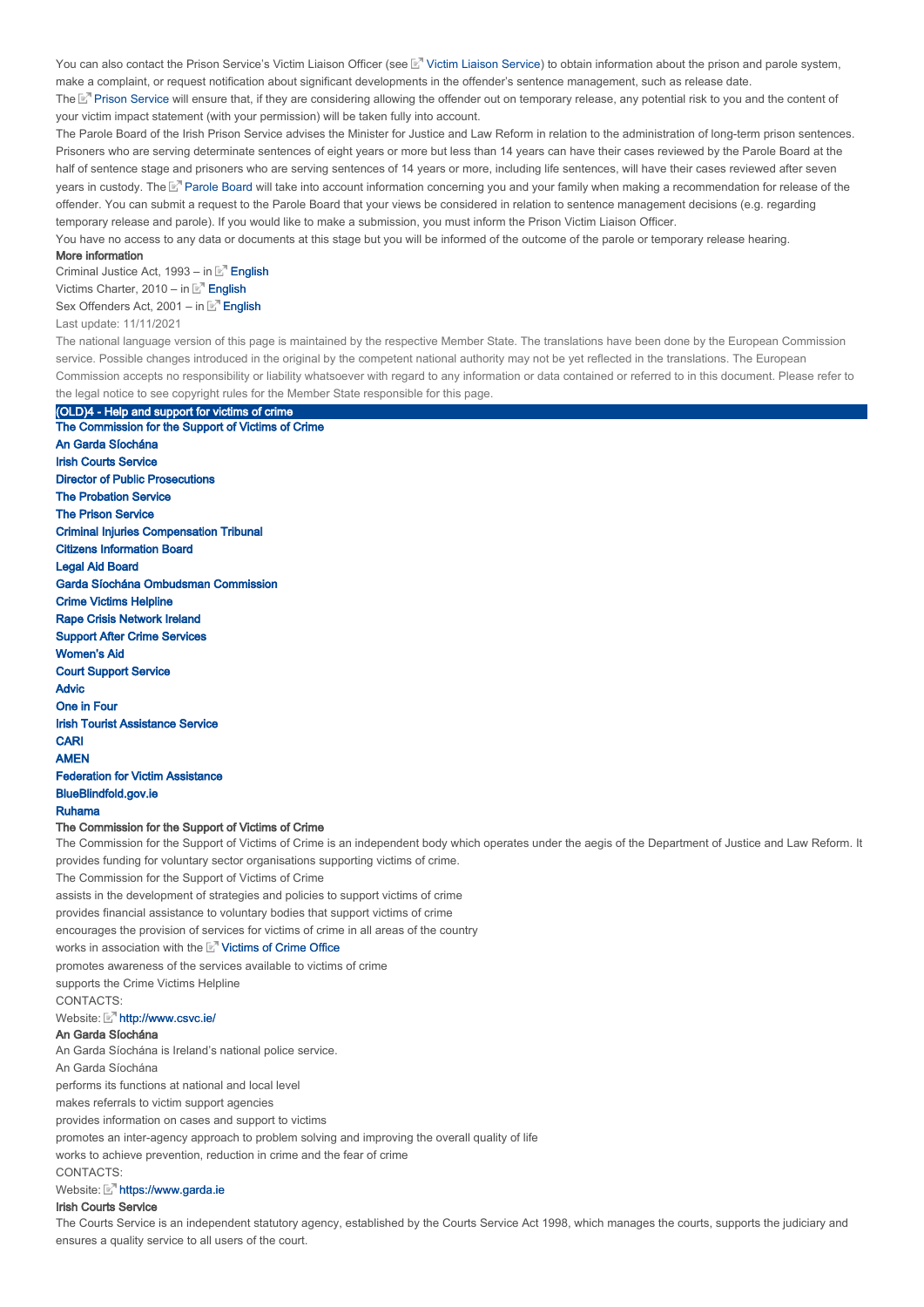#### The Courts Service

performs its functions at national and local level

provides facilities for victims and their family in all new and refurbished court buildings

manages and maintains court buildings

works with victim support groups to provide a court accompaniment service

#### CONTACTS:

### Website https://www.courts.ie/judgments

#### Director of Public Prosecutions

The Director of Public Prosecutions is the public prosecutor for the state and is an independent office established under the Prosecution of Offences Act 1974, where decisions are taken free from political or other undue influence.

The Office of the Director of Public Prosecutions:

aims to operate to the highest professional standards and to treat all those with whom it has dealings fairly, equally and consistently, without any wrongful discrimination

has three divisions: Directing Division, Solicitors Division and Administration Division

considers victims' views when making decisions

appeals a sentence to a higher court if considered unduly lenient

considers requests for reviews of the decision and in appropriate cases carries out an independent internal review

See booklets Going to Court as a Witness and The Role of the DPP available in nine languages.

CONTACTS:

#### Website: Mhttps://www.dppireland.ie

### The Probation Service

The Probation Service is an agency of the Department of Justice and Law Reform. The role of the service is to act as lead agency in the assessment and management of offenders in the community.

#### The Probation Service

performs its functions at national and local level

provides probation supervision, community service, anti-offending behaviour programmes and specialist support services

provides services to both adult and young offenders, in the community and in custody and aims to stop them committing further offences

conducts family conferences and on the request of the court provides a Victim Impact Report

directs restitution by offenders in appropriate cases

CONTACTS:

### Website: Mhttp://www.probation.ie/

### The Prison Service

The Prison Service is an independent body since 1996, which operates as an executive agency of the Department of Justice and Law Reform. The Irish Prison Service deals with male offenders who are 16 years of age or over and female offenders who are 17 years of age or over.

The Prison Service

performs its functions at national and local level

ensures that no additional distress is caused to victims by any action of an offender while imprisoned

deals with male offenders who are 16 years of age or over and female offenders who are 17 years of age or over

has a mission to provide safe, secure and humane custody for people who are sent to prison

is committed to managing custodial sentences in a way which encourages and supports prisoners

CONTACTS:

#### Website: Mhttps://www.irishprisons.ie

### Criminal Injuries Compensation Tribunal

The Criminal Injuries Compensation Tribunal administers the Scheme of Compensation for Personal Injuries Criminally Inflicted under which victims of crime can apply for compensation.

The Criminal Injuries Compensation Tribunal

administers the Scheme of Compensation for Personal Injuries Criminally Inflicted

considers applications from people who suffer a personal injury or death as a result of a crime of violence

will look for a Garda report on the crime

The Scheme of Compensation for Personal Injuries Criminally Inflicted

pays compensation for expenses and losses suffered as a direct result of a violent crime or while assisting or trying to assist in preventing a crime or saving a human life

may award compensation on the basis of any vouched out of pocket expenses, including loss of earnings, experienced by the victim or, if the victim has died as a result of the incident, by the dependants of the victim

**CONTACTS:** 

Website: https://www.gov.ie/en/campaigns/0bff8-criminal-injuries-compensation-scheme/

### Citizens Information Board

The Citizens Information Board is the statutory body which supports the provision of information, advice and advocacy on a broad range of public and social services.

The Citizens Information Board

performs its functions on national and local level

provides the Citizens Information website, La<sup>n</sup> http://www.citizensinformation.ie/, and supports the voluntary network of Citizens Information Centres and the Citizens Information Phone Service 1890 777 121

CONTACTS:

#### Website: Matto://www.citizensinformation.je/

#### Legal Aid Board

The Legal Aid Board is an independent, publicly-funded organisation whose mission is "To provide a professional, efficient, cost-effective and accessible legal aid and advice service".

The Legal Aid Board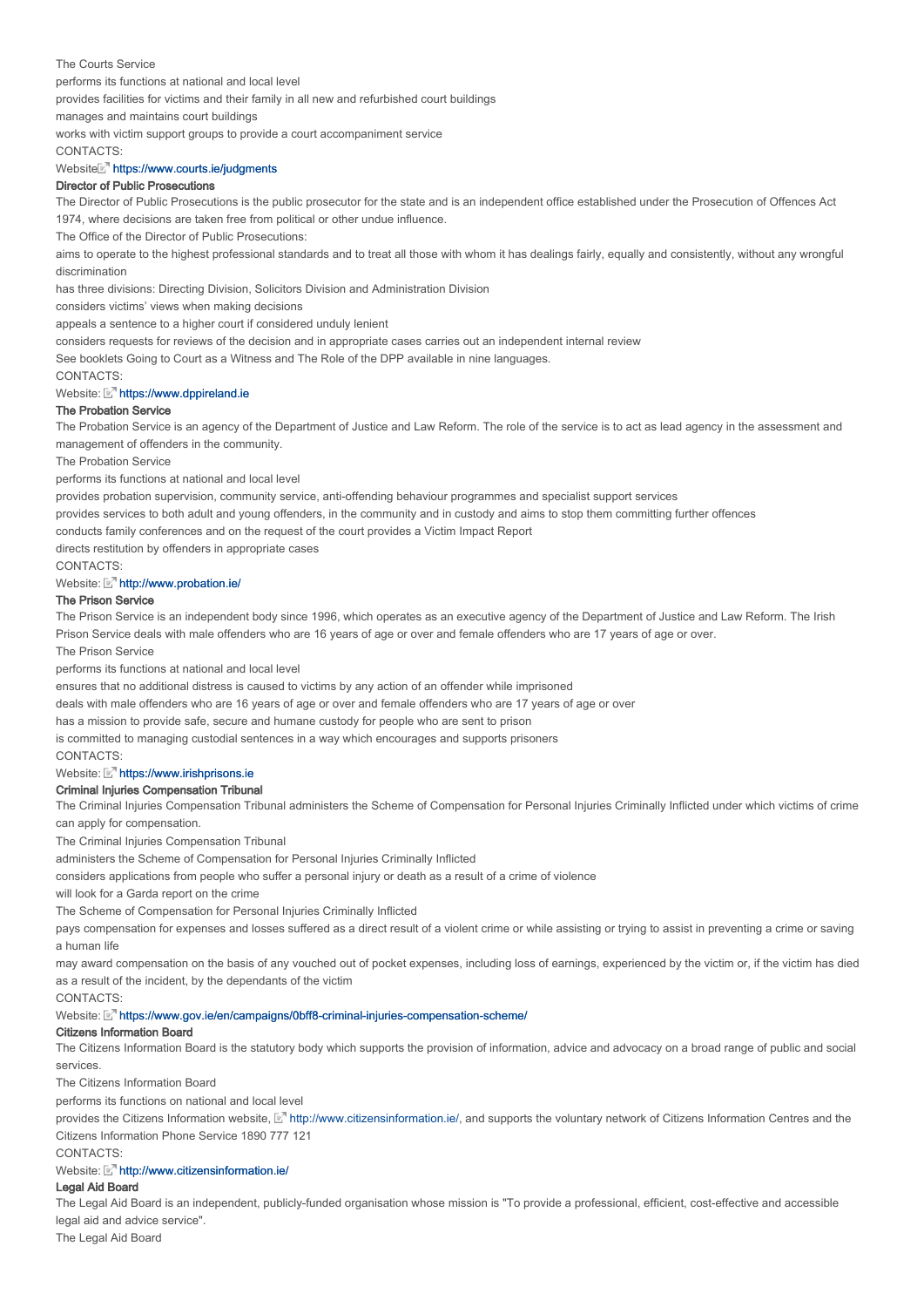### performs its functions at national and local level

is responsible for the provision of civil legal aid and advice to persons of modest means, in accordance with the provisions of the Civil Legal Aid Act, 1995 provides legal aid and advice primarily by solicitors employed by the Board in law centres

provides services on a nationwide basis through 33 full-time and 12 part-time law centres,

incorporating three full-time law centres comprising the Refugee Legal Service (RLS)

CONTACTS:

# Website: Mattp://www.legalaidboard.ie/

#### Garda Síochána Ombudsman Commission

The Garda Síochána Ombudsman Commission is responsible for receiving and dealing with all complaints made by members of the public concerning the conduct of members of An Garda Síochána.

TheGarda Síochána Ombudsman Commission

has the mission to provide the public with an independent and effective oversight of policing, and to deal with the public's complaints concerning Gardaí fairly and efficiently

CONTACTS: is also obliged to investigate any matter that appears to it to indicate that the conduct of a Garda may have resulted in death of, or serious harm to, a person

### Website: Multips://www.gardaombudsman.ie

### Crime Victims Helpline

The Crime Victims Helpline provides information, emotional support and referral to other services to victims of crime. Its phone number is Freephone 116006 or call-save 1850 211 407.

For more information, click  $E<sup>n</sup>$  here.

#### Rape Crisis Network Ireland

The Rape Crisis Network Ireland (RCNI) acts as an umbrella organisation for rape crisis centres in Ireland to provide services such as counselling, advice, helpline, advocacy, SATU/medical forensic examination accompaniment and court accompaniment.

The Rape Crisis Network Ireland (RCNI)

performs its functions at national and local level

provides support and information to member Rape Crisis Centres

campaigns for funding and improvement of services

undertakes research and collects data relating to sexual violence

campaigns for the social and legislative changes

raises public awareness about sexual violence and the needs of survivors

CONTACTS:

#### Website: http:// https://www.rcni.ie/

### Support After Crime Services

The Support After Crime Services is a voluntary service founded in January 2006, which provides emotional and practical support to all persons affected by crime.

The Support After Crime Services

offer victims of crime practical and emotional support in a confidential manner operating under clear guidelines and policies

provide victims of crime with information on the criminal justice system

give practical assistance in completion of a victim impact statement

accompany victims/witnesses to court

CONTACTS:

#### Website: Multips://www.supportaftercrimeservices.ie

### Women's Aid

Women's Aid is a national voluntary organisation which provides support and information to women and their children who are being physically, emotionally, financially and sexually abused in their own homes.

Women's Aid

performs its functions on national and local level

is a feminist, political and campaigning organisation committed to the elimination of violence and abuse of women through effecting political, cultural and social change

provides direct support services to women experiencing male violence and abuse

works from the principles of empowerment, collective action, self-help and mutual aid, inclusion and equality

provides direct services to women experiencing domestic violence through National Freephone Helpline 1800 341 900 ( available from 10a.m. to 10p.m.) and court accompaniment service

has self-development programmes and provides one-to-one support visits, outreach services, referrals to other agencies and advocacy

#### Website:  $\mathbb{E}^n$  https://www.womensaid.ie

### Court Support Service

The Court Support Service is a voluntary organisation, funded by the Commission for the Support of Victims of Crime. Its volunteers are trained to support prosecution witnesses and their families who have been called to court to give evidence.

Court Support Services

is a voluntary organisation that provides support both before and during court proceedings in the Four Courts and at Tallaght District Court only.

its volunteers offer emotional support to the witnesses by accompanying them into court and remaining with them throughout the duration of the trial its volunteers will arrange to meet the witnesses prior to the trial and take them on a 'Pre-trial Visit

CONTACTS:

### Website: Multips://www.ysac.ie

## Advic

Advic is national, non-profit registered charity which campaigns for greater rights for victims of homicide, their families and friends.

Advic

brings together families bereaved by homicide including those affected by murder, manslaughter and fatal assault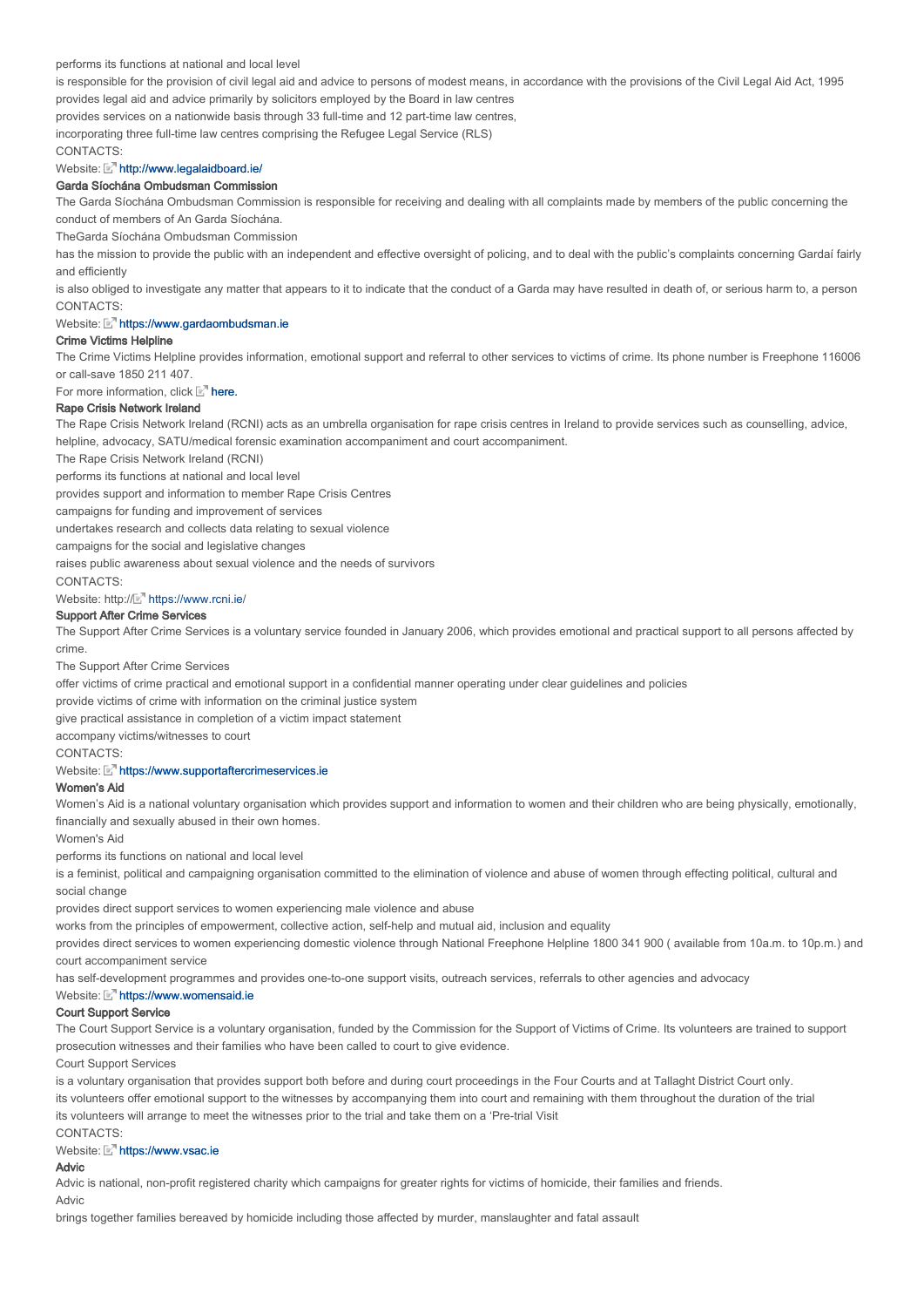provides assistance and information to families via phone and email regarding issues they are faced with after the homicide, including referral to pertinent agencies; helps families to deal with the practicalities arising after a homicide

advocates for changes in our criminal justice system

helps families to survive the trauma of homicide by running a subsidised professional counselling service for families and friends of homicide victims helps families of homicide victims to access the voluntary assistance scheme run by the Bar Council

### CONTACTS:

# Website: Multips://advic.ie

### One in Four

One in Four is a registered charity with offices in Dublin, Ireland, which offers support for women and men who have experienced sexual abuse and/or sexual violence and also to their family and friends.

One in Four

exists to give voice to the experience of people who have experienced sexual abuse and/or sexual violence

actively seeks and welcomes at all levels of the organisation's work the involvement of people who have experienced sexual violence

CONTACTS: provides a unique service to individuals and families through [st] individual psychotherapy, [st] group therapy, [st] advocacy/support, and 24-hour support on online message boards; through campaigning, policy making, in-house research, training and consultancy work with statutory and non statutory agencies

### Website: **Multips://www.oneinfour.ie**

### Irish Tourist Assistance Service

The Irish Tourist Assistance Service (ITAS) is a free nationwide service offering support and assistance to tourists who become victims of crime while visiting Ireland.

The Irish Tourist Assistance Service (ITAS)

acts as a base where problems facing the tourist in the aftermath of a crime can be addressed promptly, with a view to getting holiday plans back on track has trained staff and volunteers, who speak a variety of languages and provide assistance;

provides brochures in all tourist offices

CONTACTS:

### Website: Multips://itas.ie

### CARI

The CARI Foundation is a registered charity founded in 1989 which primary aim is to provide a professional, child-centred therapy and counselling service to children, families, and groups who have been affected by child sexual abuse.

#### CARI

aims to provide the most up to date education and information service for children, adults and professionals on the dynamics of child sexual abuse aims to raise public and political awareness of these issues

aims to guarantee that they have in place sufficient resources nationwide to meet the demand that this increased awareness will promote provides Helpline where callers are able to explore concerns, feelings and fears regarding child sexual abuse in safety and anonymity

CONTACTS: provides therapy for children and young people whose lives have been disrupted by experiences, exposure to, or allegations of sexual violence

### Website: Mhttp://www.cari.ie/

# AMEN

AMEN is a voluntary group, which provides a confidential helpline, a support service and information for male victims of domestic abuse.

AMEN

provides advice, support and legal information to male victims of domestic abuse and their children

has a Confidential Helpline

organises  $\mathbb E^n$  support group meetings whose purpose is to rebuild each member so that he can take up his place in life, strengthened and enriched by the experience

provides court accompaniment and counselling

CONTACTS:

# Website: **https://www.mensaid.ie**

# Federation for Victim Assistance

The Federation for Victim Assistance has as main objective to provide emotional and practical support to victims of crime.

The Federation for Victim Assistance

provides victim assistance at court and counselling

provides assistance for tourist victims of crime

helps with victim impact statements

**CONTACTS:** 

### Website: **M** https://victimassistance.ie

# Blue Blindfold.gov.ie

Ireland is a member of a European G6 Human Trafficking Initiative designed to ensure that the EU becomes more hostile environment for criminals engaged in the trafficking of human beings. The other five countries involved in the initiative are the UK, Poland, Italy, Spain and the Netherlands. The campaign is designed to encourage the public to share any suspicions

Ireland is a member of a European G6 Human Trafficking Initiative designed to ensure that the EU becomes more hostile environment for criminals engaged in the trafficking of human beings. The other five countries involved in the initiative are the UK, Poland, Italy, Spain and the Netherlands. The campaign is designed to encourage the public to share any suspicions or information on this crime with the Gardaí who will then investigate accordingly. CONTACTS:

# Website: Mattos://www.blueblindfold.ie

# Ruhama

Ruhama is a Dublin-based NGO which works on a national level with women affected by prostitution.

Ruhama is an NGO that works, on a national level, with women affected by prostitution including those who are victims of trafficking for sexual exploitation. Ruhama provides a comprehensive range of services to women, tailoring interventions to individual needs. Ruhama provides a range of supports to allow women exit prostitution and reintegrate into mainstream society: including outreach, advocacy, counselling, safe accommodation, education (in-house and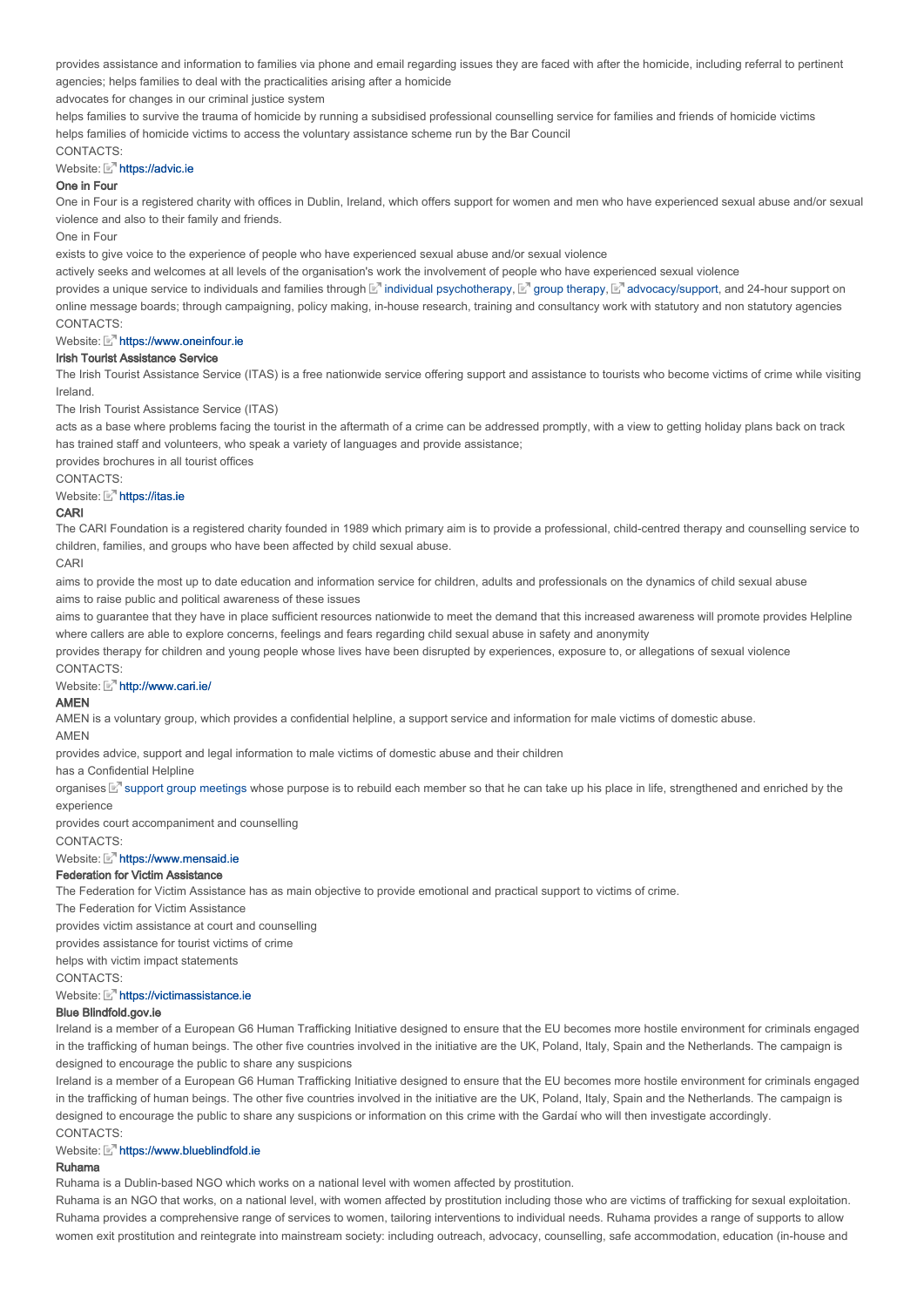external), development/resettlement programmes, befriending, long-term support until woman becomes independent. Ruhama help women to access legal services, health care and housing. Victims of Trafficking have access to all services listed above.

# CONTACTS:

# Website: Mhttps://www.ruhama.ie

Last update: 11/11/2021

The national language version of this page is maintained by the respective Member State. The translations have been done by the European Commission service. Possible changes introduced in the original by the competent national authority may not be yet reflected in the translations. The European Commission accepts no responsibility or liability whatsoever with regard to any information or data contained or referred to in this document. Please refer to the legal notice to see copyright rules for the Member State responsible for this page.

#### 1 - My rights as a victim of crime

What information will I get from the authority after the crime occurred (e.g. police, public prosecutor) but before I even report the crime? (Please delete when inserting data)For example, information on: how to report the crime victim support personal protection legal aid and advice compensation interpreting and translating services mediation reimbursement of expenses other – please describe

I don't live in the EU country where the crime took place (EU and non-EU citizens). How are my rights protected?

If I report a crime, what information will I receive? (Please delete when inserting data)For example, information on: who to contact at the local police or prosecutor's office for updates on the case the decision not to investigate or to close the investigation the decision not to prosecute the suspect the release or escape of the offender from custody time and place of the trial the criminal charges against the suspect

Am I entitled to free interpreting or translation services (when I contact the police or other authorities, or during the investigation and trial)? (Please delete when inserting data)When? Under what conditions?

### How does the authority ensure that I understand and that I am understood (if I am a child; if I have a disability)

(Please delete when inserting data)Please describe how the authority ensures the victims' rights to understand and to be understood (information in Braille, easy-to understand language, child friendly language etc…)

Victim support services Who provides victim support?

### Will the police automatically refer me to victim support?

(Please delete when inserting data)Please specify if the police asks victim whether he or she wants to be contacted by a victims' support service or whether the police informs victims that the victim may contact a victims' support organisation

How is my privacy protected?

Do I have to report a crime before I can access victim support?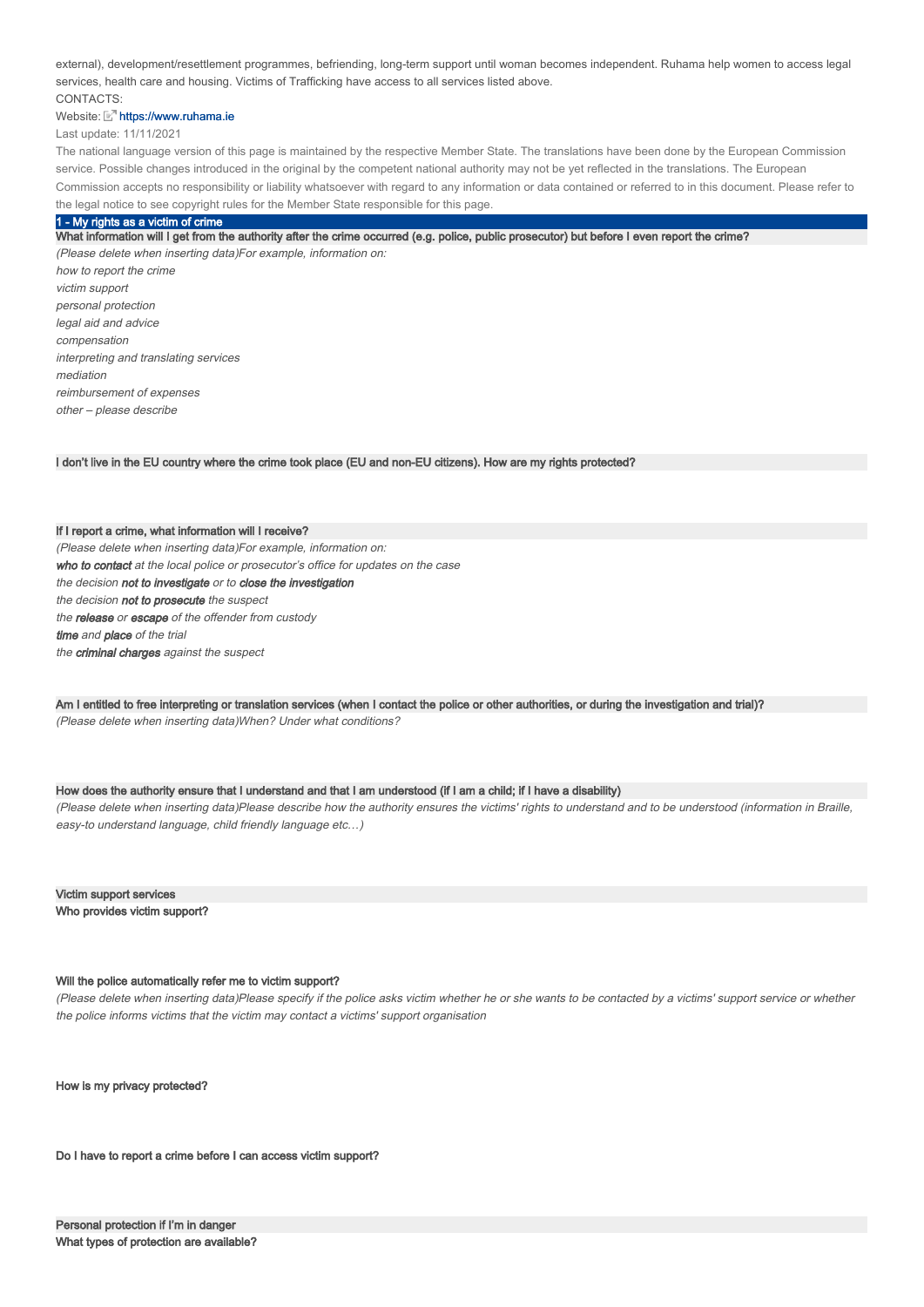Who can offer me protection?

Will someone assess my case to see if I am at risk of further harm by the offender?

Will someone assess my case to see if I am at risk of further harm by the criminal justice system (during investigation and trial)?

What protection is available for very vulnerable victims?

I am a minor - do I have special rights?

My family member died because of the crime – what are my rights?

My family member was a victim of crime – what are my rights?

Can I access mediation services? What are the conditions? Will I be safe during mediation?

### Where can I find the law stating my rights?

Last update: 11/11/2021

The national language version of this page is maintained by the respective Member State. The translations have been done by the European Commission service. Possible changes introduced in the original by the competent national authority may not be yet reflected in the translations. The European Commission accepts no responsibility or liability whatsoever with regard to any information or data contained or referred to in this document. Please refer to the legal notice to see copyright rules for the Member State responsible for this page.

2 - Reporting a crime and my rights during the investigation or trial

How do I report a crime?

How do I find out what's happening with the case?

Am I entitled to legal aid (during the investigation or trial)? Under what conditions? (Please delete when inserting data)For example, information on: Am I entitled to legal assistance?

Am I entitled to legal representation?

Is it for free? Under what conditions?

Can I claim expenses (for taking part in the investigation/trial)? Under what conditions?

Can I appeal if my case is closed before going to court?

Can I be involved in the trial?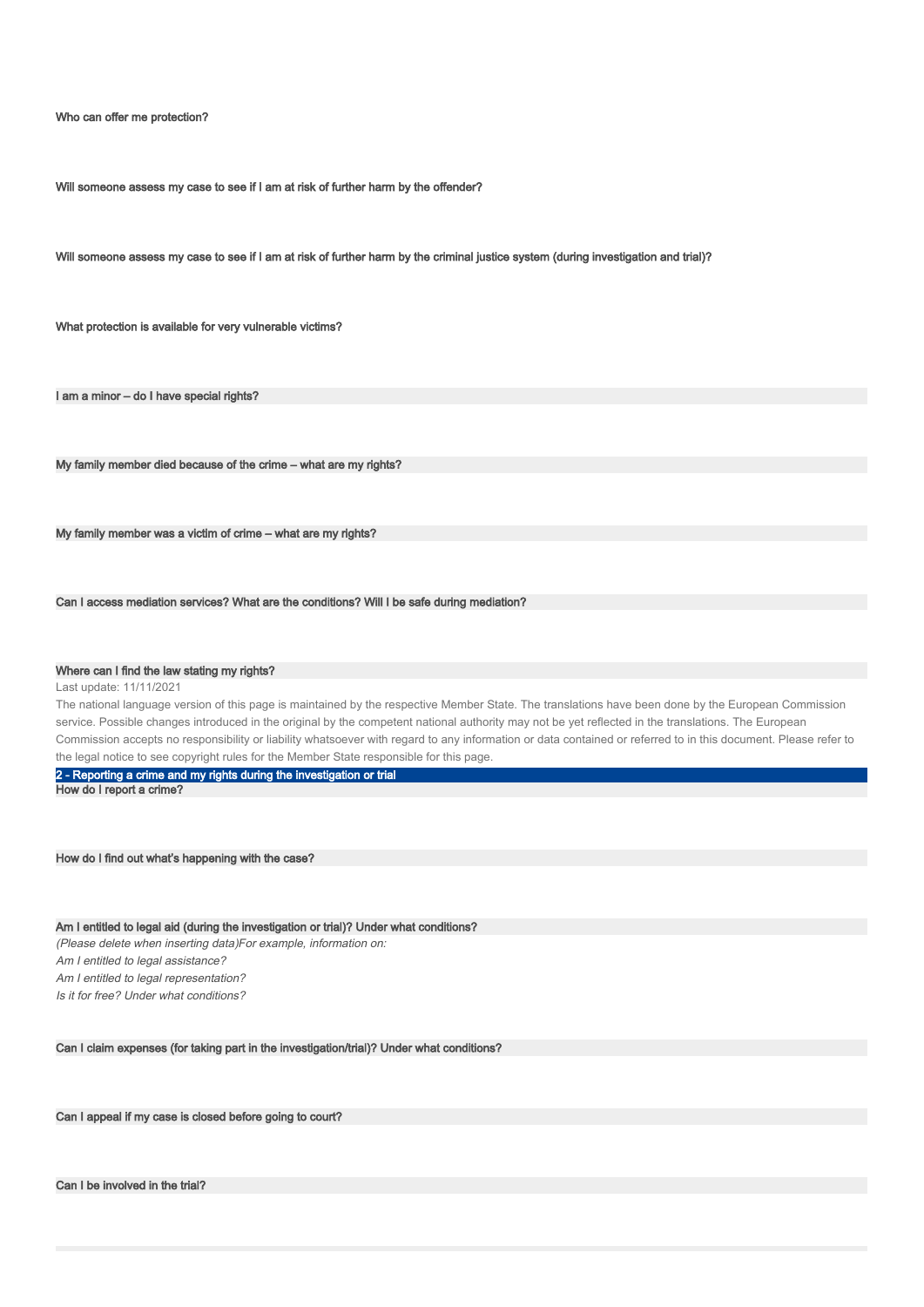What are my rights and obligations in this role?

Can I make a statement during the trial or give evidence? Under what conditions?

### What information will I receive during the trial?

(Please delete when inserting data)For example, information on: progress on the case the final ruling?

#### Will I be able to access court files?

#### Last update: 11/11/2021

The national language version of this page is maintained by the respective Member State. The translations have been done by the European Commission service. Possible changes introduced in the original by the competent national authority may not be yet reflected in the translations. The European Commission accepts no responsibility or liability whatsoever with regard to any information or data contained or referred to in this document. Please refer to the legal notice to see copyright rules for the Member State responsible for this page.

3 - My rights after trial

Can I appeal against the ruling?

#### What are my rights after sentencing?

Am I entitled to support or protection after the trial? For how long?

What information will I be given if the offender is sentenced? (Please delete when inserting data)For example, information on: length of sentence type or category of prison name of prison or institution(in same country or abroad)

Will I be told if the offender is released (including early or conditional release) or escapes from prison?

#### Will I be involved in release or parole decisions? For example, can I make a statement or lodge an appeal?

Last update: 11/11/2021

The national language version of this page is maintained by the respective Member State. The translations have been done by the European Commission service. Possible changes introduced in the original by the competent national authority may not be yet reflected in the translations. The European Commission accepts no responsibility or liability whatsoever with regard to any information or data contained or referred to in this document. Please refer to the legal notice to see copyright rules for the Member State responsible for this page.

### 4 - Compensation

What is the process for claiming damages from the offender? (e.g. court case, civil claim, adhesion procedure)

The court ordered the offender to pay me damages/compensation. How do I make sure the offender pays?

If the offender does not pay, can the state pay me an advance? Under what conditions?